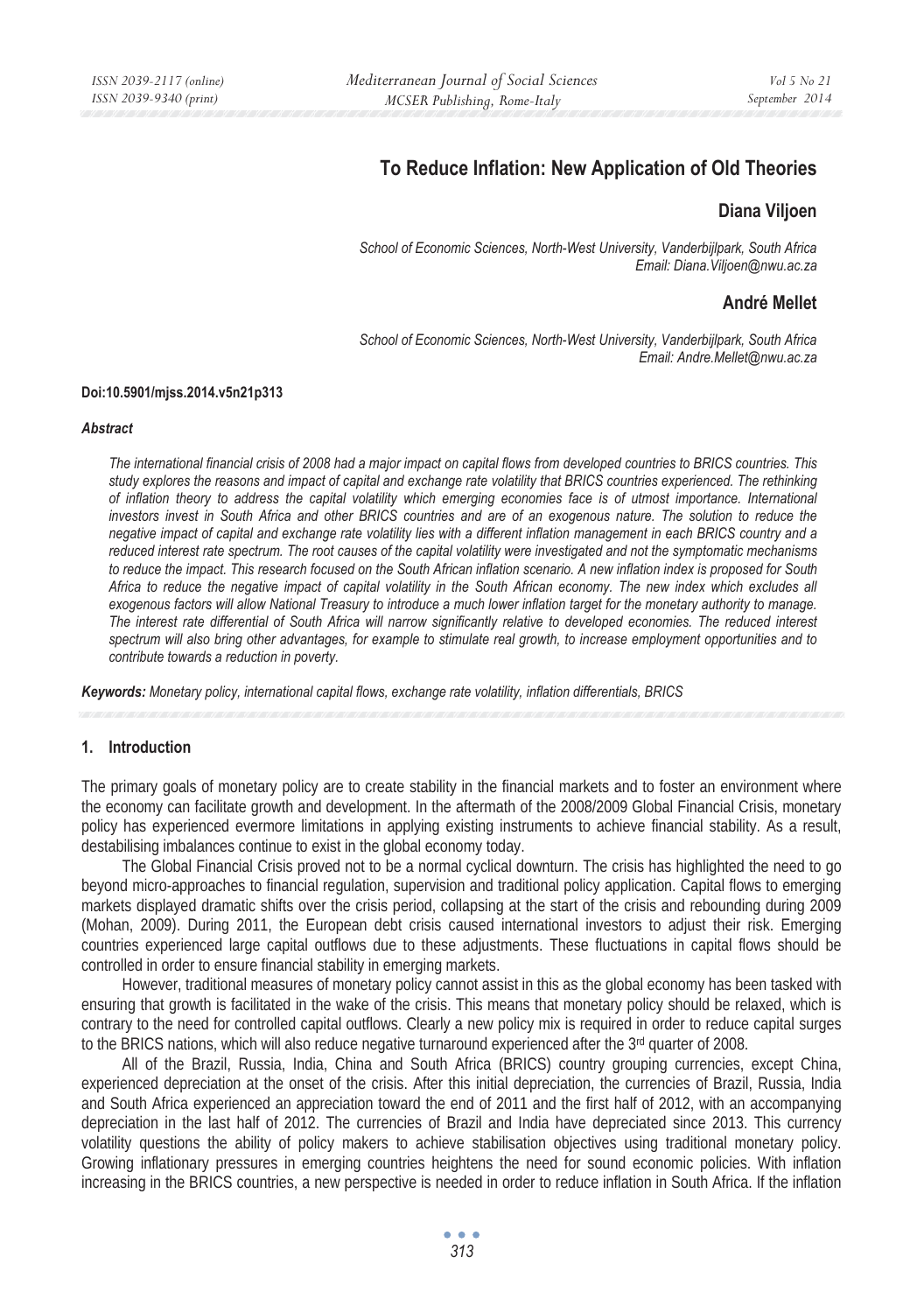rate declines because of a new application of, or approach to monetary policy, interest rates should decline accordingly and the interest gap between BRICS nations and developed countries should decline. This reduced interest rate gap should reduce international capital volatility and the negative impact of a volatile exchange rate on economic growth and financial stability.

The International Monetary Fund (IMF) stated that improved multilateral surveillance is necessary in order to reduce the impact of negative spillovers. These negative spillovers include the policy actions made by one country that affects countries in other parts of the world. The IMF has identified three activities that must take place in order to reduce these spillovers, namely, reviewing economic theory to address the global crisis, reviewing economic policy and its implementation, and the improvement of multilateralism and global cooperation efforts amongst countries (Strauss-Kahn, 2011).

In this article, the need to rethink traditional economic theory and policy advice in the wake of the global crisis is debated. Against the background of the statement made by the IMF, this article contains an analysis of inflation differentials amongst emerging countries (BRICS countries in particular) and probable policy changes to reduce negative spillovers for emerging economies.

Policies available for emerging countries will be discussed with additional reference to macroprudential policies available to financial authorities. Determinants that influence exchange rates will be described and Keynesian views on exchange rates will be discussed. The symptoms and causes of international capital flows will be discussed by means of a comparison of interest rates and inflation differentials amongst the United States of America (USA), Europe, Japan and the BRICS countries. The solution to reduce international capital volatility is addressed.

# **2. Policies Available to Emerging Economies**

According to Santomero (2001), monetary policy authorities should provide price stability in the markets and create an environment that fosters sustainable growth. Underpinning the philosophy of monetary policy is the traditional economic principles of price stability and its contribution toward economic growth and development. Price stability is crucial in order for an economy to function. Should prices fluctuate in response to supply and demand change and this is combined with excess money supply and sustained credit, inflation would increase.

Monetary authorities are, however, limited in their capacity to assess and influence these price fluctuations and, by extension, measure economic performance (Santomero, 2001). Questions such as how close the economy is to full potential or how robust demand should be in order to impact negatively on inflation, must be asked. If good readings of economic parameters are difficult to achieve, the effect of individual saving and investment decisions based on stock market wealth changes, perceived opportunities and a possible change of fiscal policy can be added.

 A second limitation is the lack of capacity to model people's economic behaviour. Market participants are emotional beings that over- or underreact to changes that result in market optimism and pessimism. The decisions and expectations of market participants are, therefore, not always rational. The third limitation is that monetary authorities try to stabilise the economy with a blunt instrument, namely, the repurchase (repo) rate. The repo rate is subject to long and variable time lags. In summary, monetary authorities have limited capacity to measure economic performance precisely in real time which limits their stabilization policy ability in the short run.

To add to the above mentioned limitations (Stern et al., 2004) states that monetary authorities can give too much emphasis to short term output stabilisation rather than long term price stabilisation. Empirical findings proved that output responds temporarily in the short term. Empirical findings also proved that prices change permanently over the medium to long term and sustained increases in inflation reduce output over the long term.

Monetary policy should be analysed according to certain principles (Mishkin, 2010). The first eight principles are known as the new neoclassical synthesis. The last principle has been added since the financial crisis. The following scientific principles should be used to examine monetary policy which is derived from theory and empirical research:

- Inflation is a monetary phenomenon;
- Price stability has important benefits;
- No long-run trade off exist between unemployment and inflation;
- Expectations play an important role in the determination of inflation and transmission of monetary policy to the macro economy;
- The Taylor principle is applicable, namely that real interest rates need to rise when inflation rises;
- Monetary policy experiences a time inconsistency problem;
- Central bank independence improves an efficient monetary policy;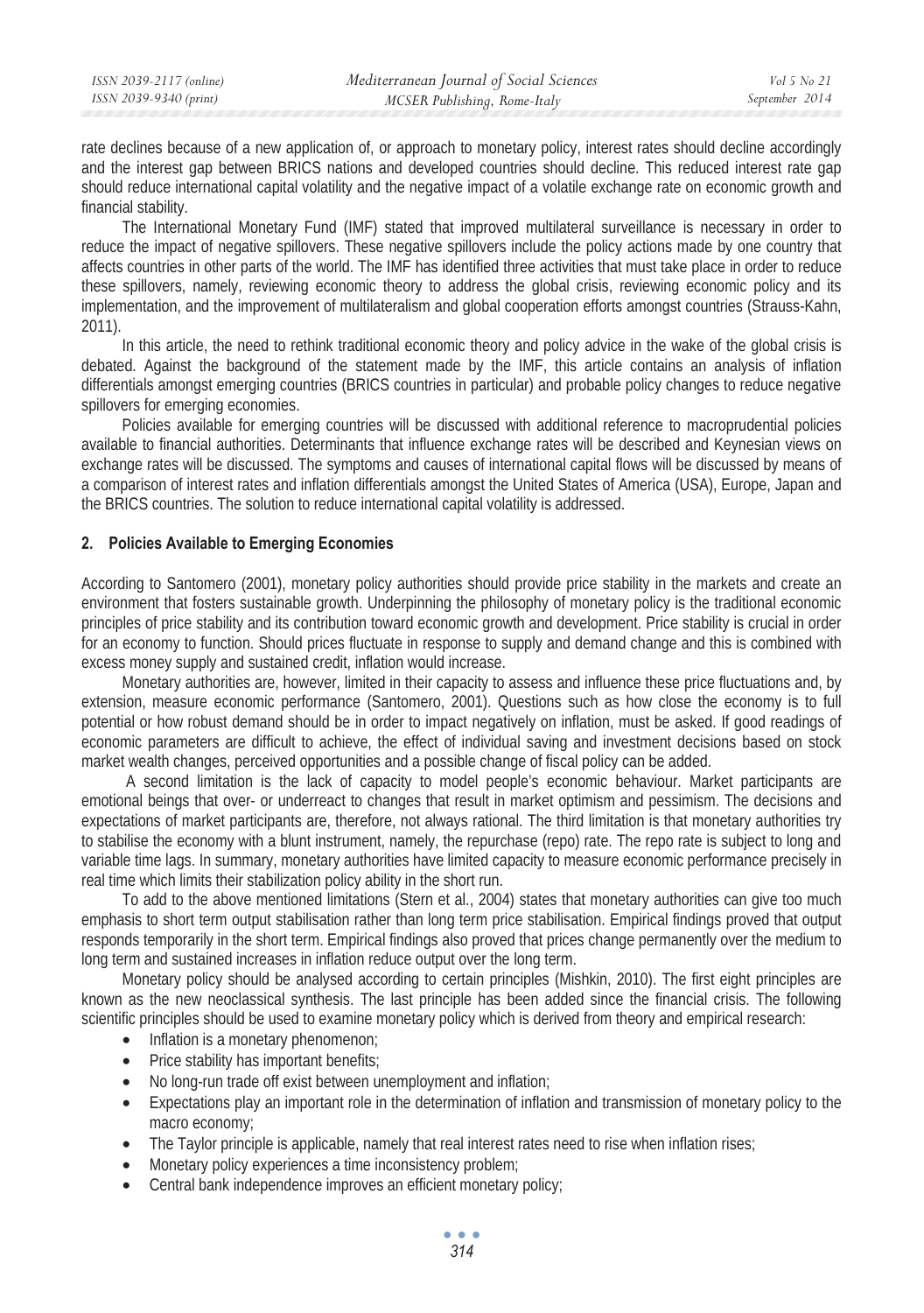- A strong nominal anchor is necessary; and
- Financial frictions play an important role in business cycles.

The application of available policies for emerging economies in a financial crisis is twofold. A distinction is necessary between an outflow of capital and an inflow of capital. The outflow of capital during the latter half of 2008 will be addressed first. The spectrum of options for emerging market economies is limited (Ghosh et al., 2009). The first response is to allow the exchange rate to depreciate. This will help these economies to cope with weaker international demand, but it may cause adverse balance of payments effects and also initiate inflation. The second response is to increase interest rates and simultaneously tighten credit conditions. This may restore confidence in the value of the currency, but during an international crisis foreign investors flee the country, want to reduce risk and move their capital to safe heavens. The third response for emerging economies is to borrow from the IMF. Monetary authorities can borrow from various funds at the IMF to ease the constraint on their reserves. The last response is to impose capital controls on the outflow of capital. This will create a wrong perception which will reduce potential inflow of new capital.

The inflow of capital since 2009 when confidence was restored towards emerging economies will be addressed secondly. The developed economies responded to the crisis through monetary and fiscal policy easing on an unprecedented scale. The interest differential between these developed economies and emerging economies widened. These countries' authorities had little scope to implement an accommodative monetary policy stance because the policies had to restore confidence first. In countries where there was scope for a more accommodative monetary policy, monetary authorities had to be mindful of the trade-off between a decreased interest rate spectrum and the negative effect of a depreciating currency on balance sheets that are not hedged.

According to Ghosh et al. (2009), monetary authorities in emerging economies have several instruments to address capital inflows at their disposal. Firstly, interest rates can be lowered as part of an accommodative monetary policy stance. This policy stance has however limitations because country specific circumstances did not allow the same scale of stimulatory stance as in developed countries. Secondly, quantitative measures can be employed. This is a policy option if credit markets remain unresponsive to a stimulatory stance or when monetary authorities have to intervene if a systemic bank crisis develops. Thirdly, monetary authorities may intervene in the foreign exchange market to stabilize the exchange rate. This policy stance also has limitations because the scope of reserves required to intervene in the foreign exchange markets is limited. Lastly, central banks may drain liquidity in the local financial market and increase the national reserves.

In addition to these measures, policy makers may adjust the monetary versus fiscal policy mix to tighten the fiscal policy stance whilst allowing interest rates to decrease (Zhu, 2011). This policy stance has its limitations because most emerging countries' scope to reduce interest rates is limited because of higher inflation rates than in developed economies. Lastly, capital control measures or macro prudential measures may be imposed. These measures will be referred to in the next section.

If all these measures are analysed, policy measures must be aligned to country-specific circumstances. The spillover effects of these different policy measures may be different from country to country. The applied policy measures can only influence the effect of these capital surges, which are mainly driven by exogenous factors in developed countries whose economies are far bigger than most emerging economies.

# **3. Macroprudential Policies**

Before the available instruments of macro prudential policies are referred to, it is necessary to firstly define what systemic risk is all about. According to Hoogduin (2010), systemic risk is the risk of disruption to financial services. This disruption weakens the financial system which can cause negative consequences for the real economy. Monetary policy adjustments by means of interest rate changes and the application of macroprudential instruments should act as dual reinforcements and, in turn, influence or adjust financial conditions in the markets.

Two viewpoints are described under macroprudential policy (Galati & Moessner, 2011). The first viewpoint is that financial stability is influenced by external shocks. The second viewpoint indicates that financial instability can be influenced by endogenous shocks that originate from within the financial market. According to these two views, the goal of macroprudential policy is to limit the risks and costs of a systemic crisis. In Table 1, the goals and instruments of macroprudential policy are compared with other policies available to policymakers.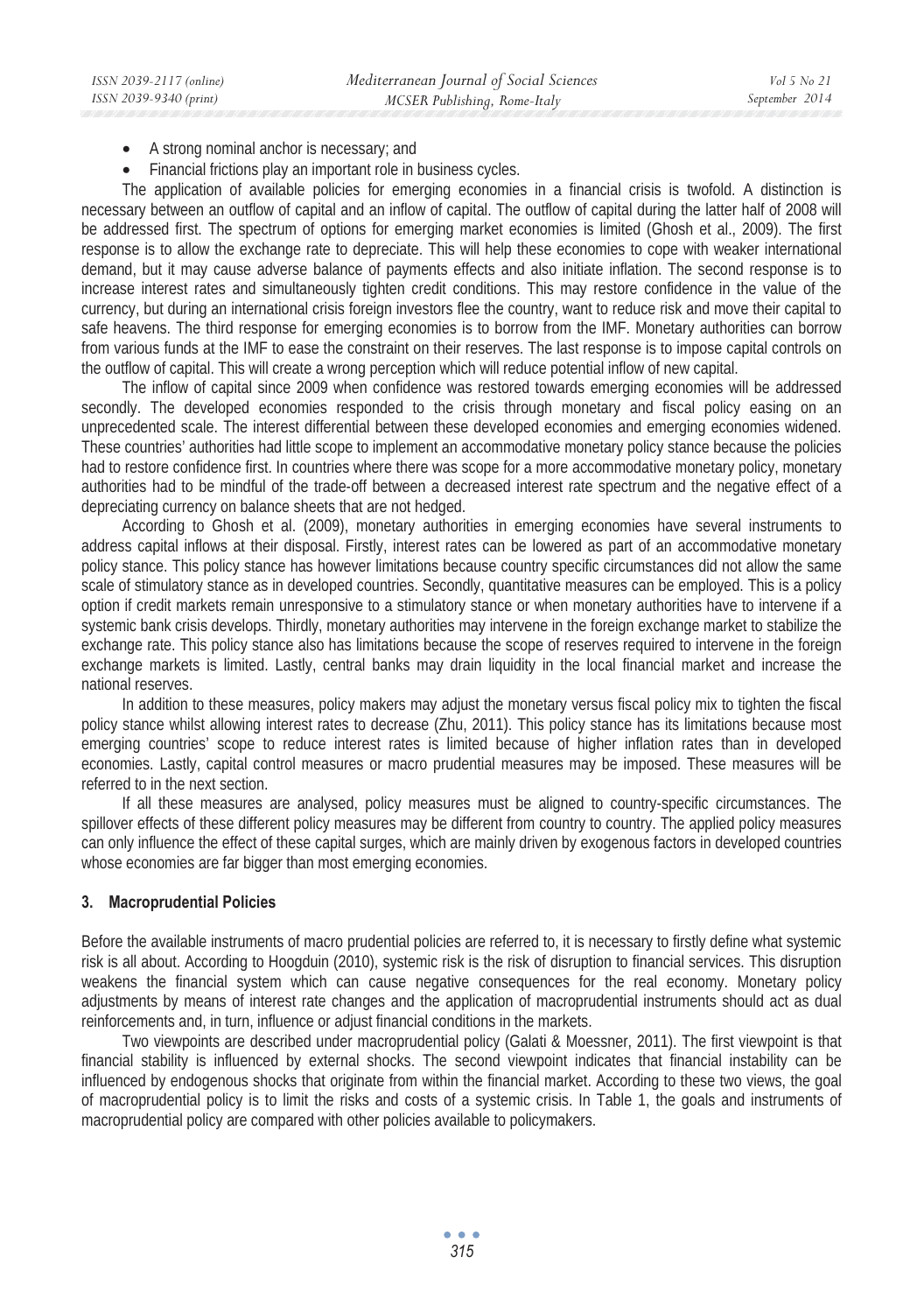| <b>Tool set</b>                                                  | Goal                                                                       | <b>Instruments</b>                                                                                    |  |  |
|------------------------------------------------------------------|----------------------------------------------------------------------------|-------------------------------------------------------------------------------------------------------|--|--|
| <b>Prudential policy: Micro</b>                                  | Limit distress of individual institutions                                  | e.g. quality/quantity of capital, leverage ratio                                                      |  |  |
| <b>Prudential policy: Macro</b>                                  | Limit financial system-wide distress                                       | e.g. countercyclical capital charges                                                                  |  |  |
|                                                                  | Price stability                                                            | Policy rate, standard repos                                                                           |  |  |
| <b>Monetary policy</b>                                           | Liquidity management                                                       | Collateral policies; interest on reserves; policy corridors                                           |  |  |
|                                                                  | Lean against financial imbalances                                          | Policy rate; reserve requirements; mop-up of liquidity; FX<br>reserve buffers                         |  |  |
| <b>Fiscal policy</b>                                             | Manage aggregate demand                                                    | Taxes; automatic stabilizers; discretionary countercyclical<br>measures                               |  |  |
|                                                                  | Build fiscal buffers in good times                                         | e.g. measures to reduce debt levels; taxes/levies on the<br>financial system                          |  |  |
| Limit system-wide currency mismatches<br><b>Capital controls</b> |                                                                            | e.g. limits on open foreign exchange positions; constraints on<br>the type of foreign currency assets |  |  |
| Infrastructure policies                                          | Strengthen the resilience of the<br>infrastructure of the financial system | e.g. move derivative trading on exchanges                                                             |  |  |

#### **Table 1:** Alternative sets of tools to foster financial stability

### **Source:** Galati & Moessner (2011)

Macroprudential policies are being used more frequently by policymakers. Some emerging countries use these instruments to target mortgage lending and to tighten capital requirements against household credit (Caruana, 2011). According to Mishkin (2010), macroprudential policies have another impact, that is, to dampen the interaction between credit provision and asset price bubbles. A rise in asset values normally results in increased capital buffers at financial institutions which supports increased lending if capital adequacy stays unchanged for mortgage loans. Bank capital requirements are important in all phases of the economy cycle. Macroprudential instruments should however, not be confused with administrative capital controls.

According to Hoogduin (2010) macroprudential policy should strengthen a financial system's resilience against shocks, as well as reduce the effect of financial shocks. Macroprudential policy should, however, compliment other policies in order to negate the impact of potential financial shocks. Table 2 provides a brief summary of the risk measurement methodologies that can be followed under macroprudential policies.

 Financial instability contains systemic risks. Macroprudential policy is not concerned with the management of risk of individual financial institutions, but rather concerned with the reduction of risks in the financial markets that can eventually influence the macro environment negatively. Macroprudential intervention can broadly be classified in four groups (Moreno, 2011). The first group of instruments measures capital inflows. The second group refers to foreign exchange rate intervention and management of foreign reserves. The third group of instruments contains measures to strengthen balance sheets and capital of banks. The last group stresses the management of the quality of credit that banks supply. As and when policy makers apply macroprudential policies it is important that the effect of these instruments must not neutralise other policies.

The problem, however, is that although macroprudential measures in conjunction with other policies mitigate systemic risk, the source of the risk cannot be influenced. Despite implementation of macroprudential policies, the source of the capital surges experienced by BRICS countries is still not neutralised.

### **4. Determinants Influencing Exchange Rates**

Kohler (2010) states that exchange rates are predominantly determined by the trading relationship between two countries. Factors that play a role are discussed in the following section.

### *4.1 Inflation and interest rate differentials*

Countries with lower inflation rates generally possess currency with higher values and, in turn, much lower interest rates. The purchasing power of the currency, relative to its trading partners, would increase. For developing nations, this would have a profound impact on their balance of payments as the price of their merchandise would increase, causing trading partners to seek cheaper alternatives.

Countries with higher rates of inflation would experience depreciation in the value of their currency, accompanied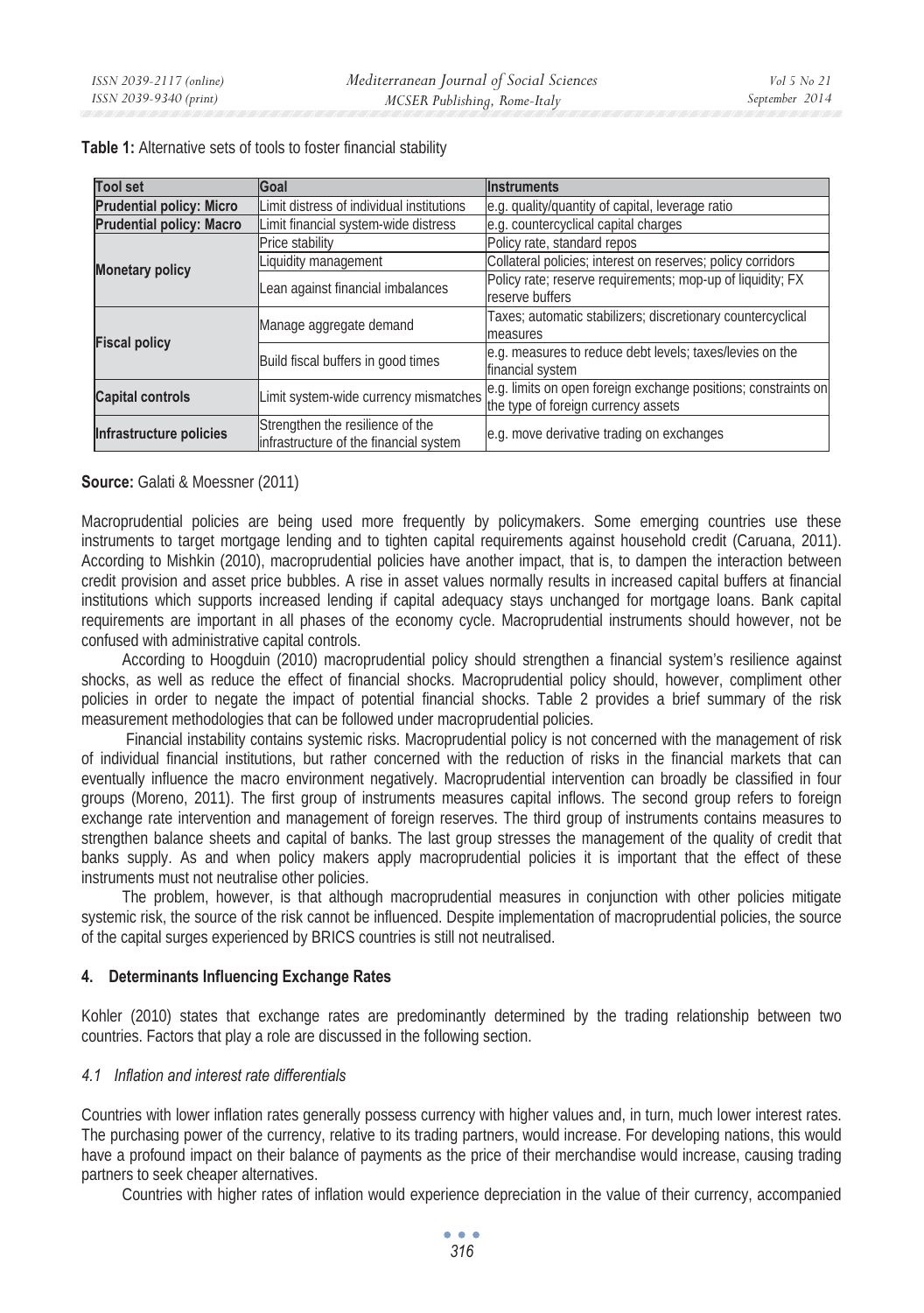by higher interest rates. These higher interest rates would cause capital inflows as investors seek the highest possible return on their investment. No safeguards exist however, and the only deterrent to this inflow of capital would be a currency appreciation or if the inflation in the country was much higher than in others.

# **Table 2:** Macroprudential instruments

|                                             | 1. Risk measurement methodologies                                                                                                                                                                                                                                                                                                                                                                            |
|---------------------------------------------|--------------------------------------------------------------------------------------------------------------------------------------------------------------------------------------------------------------------------------------------------------------------------------------------------------------------------------------------------------------------------------------------------------------|
| By banks                                    | Risk measures calibrated through the cycle or to the cyclical trough                                                                                                                                                                                                                                                                                                                                         |
| By supervisors                              | Cyclical conditionality in supervisory ratings of firms; Develop measures of systemic vulnerability (e.g. commonality<br>of exposures and risk profiles, intensity of inter-firm linkages) as basis for calibration of prudential tools;<br>Communication of official assessments of systemic vulnerability and outcomes of macro stress tests;                                                              |
| 2. Financial reporting                      |                                                                                                                                                                                                                                                                                                                                                                                                              |
| Accounting<br>standards                     | Use of less procyclical accounting standards; dynamic provisions                                                                                                                                                                                                                                                                                                                                             |
| <b>Prudential filters</b>                   | Adjust accounting figures as a basis for calibration of prudential tools; Prudential provisions as add-on to capital;<br>smoothing via moving averages of such measures; time-varying target for provisions or for maximum provision rate                                                                                                                                                                    |
| <b>Disclosures</b>                          | Disclosures of various types of risk (e.g. credit, liquidity), and of uncertainty about risk estimates and valuations in<br>financial reports or disclosures                                                                                                                                                                                                                                                 |
| 3. Regulatory capital                       |                                                                                                                                                                                                                                                                                                                                                                                                              |
| Pillar 1                                    | Systemic capital surcharge; Reduce sensitivity of regulatory capital requirements to current point in the cycle and<br>with respect to movements in measured risk; Introduce cycle-dependent multiplier to the point-in-time capital figure;<br>Increased regulatory capital reguirements for particular exposure types (higher risk weights than on the basis of<br>Basel II, for macro prudential reasons) |
| Pillar <sub>2</sub>                         | Link of supervisory review to state of the cycle                                                                                                                                                                                                                                                                                                                                                             |
| 4. Funding<br>liquidity<br><b>standards</b> | Cyclically-dependent funding liquidity requirements; Concentration limits; FX lending restrictions; FX reserve<br>requirements; currency mismatch limits; open FX position limits                                                                                                                                                                                                                            |
| 5. Collateral<br>arrangements               | Time-varying Loan-to-value (LTV) ratios; Conservative maximum loan-to-value ratios and valuation methodologies<br>for collateral; Limit extension of credit based on increases in asset values; Through-the-cycle margining                                                                                                                                                                                  |
| 6. Risk<br>concentration<br>limits          | Quantitative limits to growth of individual types of exposures; (Time-varying) interest rate surcharges to particular<br>types of loans                                                                                                                                                                                                                                                                      |
| <b>schemes</b>                              | 7. Compensation Guidelines linking performance-related pay to ex ante longer-horizon measures of risk; back-loading of pay-offs;<br>Use of supervisory review process for enforcement                                                                                                                                                                                                                        |
| 8. Profit<br>distribution<br>restrictions   | Limit dividend payments in good times to help build up capital buffers in bad times                                                                                                                                                                                                                                                                                                                          |
| 9. Insurance<br>mechanisms                  | Contingent capital infusions; Pre-funded systemic risk insurance schemes financed by levy related to bank asset<br>growth beyond certain allowance; Pre-funded deposit insurance with premia sensitive to macro (systemic risk) in<br>addition to micro (institution specific) parameters                                                                                                                    |
| 10. Managing<br>failure and<br>resolution   | Exit management policy conditional on systemic strength; Trigger points for supervisory intervention stricter in<br>booms than in periods of systemic distress                                                                                                                                                                                                                                               |

**Source:** Galati & Moessner (2011)

### *4.2 Current account deficits*

Any deficit on a country's current account would indicate that the country is spending more on foreign trade than it is earning. The country, essentially, requires more foreign currency than it receives, and supplies more of its own currency than demanded for its products by foreign markets. This outflow of capital causes the domestic currency to depreciate.

### *4.3 Public debt*

Nations with large public deficits are less likely to attract foreign investors as debt encourages inflation. Shapiro (2006) indicates that governments may print money in order to pay off the debt, but this action would cause an increase in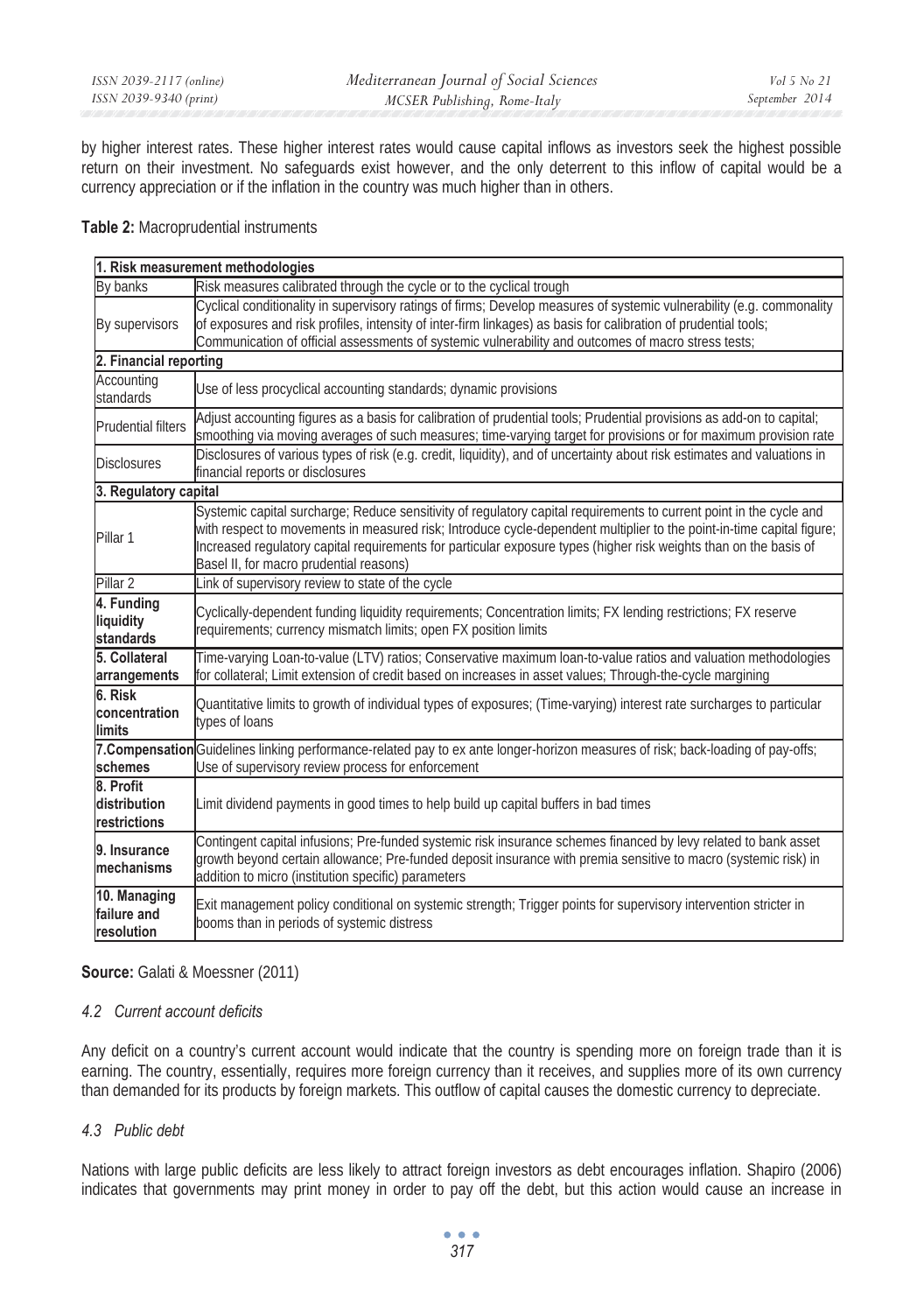| ISSN 2039-2117 (online) | Mediterranean Journal of Social Sciences | Vol 5 No 21    |
|-------------------------|------------------------------------------|----------------|
| ISSN 2039-9340 (print)  | MCSER Publishing, Rome-Italy             | September 2014 |
|                         |                                          |                |

inflationary pressure within the economy. If governments cannot service their debt through domestic instruments then the only recourse available is to increase the sale of securities to foreigners (often lowering their price in order to attract investment). A country's debt rating is often crucial to the determination of its exchange rate as foreign investors would be less likely to own securities if the risk of default is great.

#### *4.4 Economic growth rates and terms of trade*

Nations with strong economic growth rates would attract investment (Shapiro, 2006). The demand for domestic assets would cause an increase in the demand for domestic currency. Nations with low growth prospectus can expect an exodus of potential capital investment and a weakening of its currency. Favourable terms of trade indicate increased demand for the country's exports.

#### *4.5 Political stability*

Investors seek stable countries with no inherent political risk. Any instability would result in an immediate outflow of capital and a resultant depreciation of the domestic currency.

### **5. Theoretical Views Regarding Exchange Rates**

#### *5.1 The Keynesian perspective*

The IMF considers an exchange rate regime that has unregulated capital markets (unrestricted capital mobility) and flexible exchange rates as ideal for emerging economies. Ferrari-Filho and de Paula (2009) indicate that such a regime would regard domestic financial assets as substitutes for international securities. Effective monetary policy would be determined by domestic and international interest rates, whereby monetary expansion would decrease interest rates to levels below the international norm. This, in turn, would result in capital flight and domestic exchange rate depreciation, which raises domestic interest rates until equilibrium is established in the balance of payments. Keynesian economists are of the opinion that capital management techniques and an exchange rate regime that prevents excessive exchange rate fluctuations are needed in order to achieve macroeconomic stability.

Keynes (1973) indicates that fluctuations in effective demand and the level of employment occur because investors would rather withdraw their investment in light of uncertainty. Keynes's proposals aimed at creating an international market maker that would maintain full employment level and price stability (Ferrari-Filho & de Paula, 2009). According to Keynes, the creation of an international liquidity currency was a fundamental condition to ensure the creation of funds necessary for balance of payments adjustment and an elastic supply of money which would expand or contract with demand.

Keynes's proposals relating to the international monetary system aimed at stressing macroeconomic management instead of utilising Adam Smith's "invisible hand", reducing investor uncertainties in order to facilitate investment and create a flexible monetary system that would expand demand and employment globally. Keynes recommended that countries adopt a regime of fixed but adjustable exchange rates and capital controls in order to preserve the flexibility of monetary policy and expand the demand for investment.

#### *5.2 Mundell-Flemming model*

The Mundell-Fleming model is an extension of the IS-LM model in an open economy. The model is often used to argue that an economy cannot maintain a fixed exchange rate, free capital movement and an independent monetary policy.

Obstfeld (2001) indicates that under a flexible exchange rate, the model predicts that an increase in money supply would shift the LM curve downward. This reduces domestic interest to rates lower than international rates, which depreciates the domestic currency. Domestic goods are cheaper as a result, leading to expanded exports and decreased imports. Increased exports causes the IS curve to shift to the right to the point where domestic interest rates equalise with international rates once again.

Any increase in government expenditure would cause local interest rates to increase above the international rate, causing capital inflows. This leads to an appreciation of the domestic currency relative to foreign currencies, thereby leading to increased imports. The IS returns to its original level as a result.

Under fixed exchange rates, the Mundell-Fleming model proposes that the central bank will adjust the exchange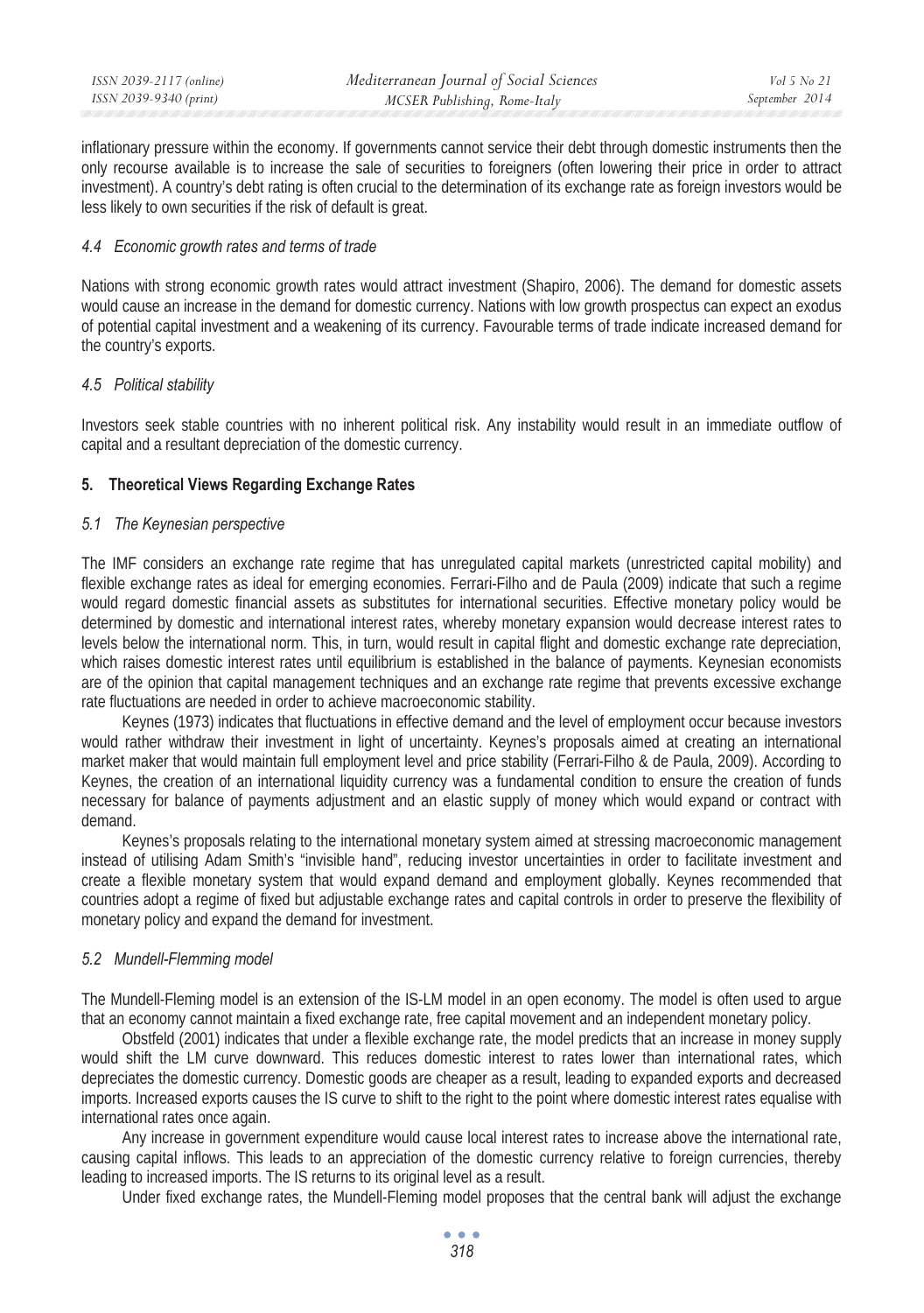| ISSN 2039-2117 (online) | Mediterranean Journal of Social Sciences | Vol 5 No 21    |
|-------------------------|------------------------------------------|----------------|
| ISSN 2039-9340 (print)  | MCSER Publishing, Rome-Italy             | September 2014 |
|                         |                                          |                |

rate as a result of excess demand or supply for the currency. The exchange rate will be depreciated or appreciated until it reaches its original level (Obstfeld, 2001). Increased government expenditure will shift the IS curve to the right, increasing the interest rate. The central bank would purchase foreign currencies with local currency in order to maintain the exchange rate or relieve pressure from it. This would shift the LM curve in tandem with the IS curve shift, which would increase the local money supply in the local market. The exchange rate remains the same; however, general income in the economy increases.

#### **6. Symptoms of Interest Rate Differentials**

#### *6.1 Symptoms of high interest rate spectrums in emerging countries*

To address the impact of international capital and exchange rate volatility on economic growth in emerging countries, and specifically South Africa, the root causes of the problem of capital surges must be investigated and not the symptomatic mechanisms of the volatile capital movements economic dispensation. However, the structure of higher interest rate spectrums in emerging economies (compared to developed countries) has not been scrutinised to the point of being able to find the real cause.

It is important to analyse the framework of the economic system within which the South African economy is operating. This analysis allows the researchers to gain perspective of alternatives to the existing framework.

In the preceding months of the financial crisis in 2008 the world experienced two financial storms (Wolf, 2009). The first storm was the sustained increase in international commodity prices which caused international inflation to rise. The second storm was a deflationary financial storm where the United States of America experienced a credit crunch in their financial markets with a spill over effect to European financial markets.

According to Wolf (2009), two reasons were the cause of these financial storms. The first reason was a surplus of savings which developed globally. The cause of these savings surpluses can be traced to a few countries that experienced persistent surpluses like Japan, Germany and the oil producing countries of the Middle East. Another cause is the shift of emerging countries from deficits into surpluses on their current accounts. China, as the world's largest exporter, became one of the world's biggest investors.

The second reason was the transformation that occurs in the world economy. The emerging economies are growing faster than the traditional Western countries. China as the biggest of these emerging economies is growing very fast on a sustained basis relative to the growth rates of the traditional Western countries. This faster growth of the emerging economies creates a pattern of global imbalances on balance sheets. Most emerging economies develops strong external positions which is resource driven.

According to Bernanke (2010), accommodative policies in advanced economies caused negative spillover effects in emerging economies. These policies induced capital inflows to emerging economies which caused upward pressure on emerging market economy's currencies and also threatened to create asset price bubbles in these economies. These capital flows to emerging economies was driven by perceptions of higher growth and higher interest rates that prevailed in 2010 relative to advanced economies.

Another factor (Bernanke, 2010) that caused the sustained inflow of capital to emerging economies was the incomplete adjustment of the exchange rates by the authorities of these emerging economies. Investors anticipated high returns arising from continued exchange rate appreciation. The authorities of some emerging economies intervened in the foreign exchange markets to prevent a sustained appreciation of their currencies. The authorities of emerging markets that did not intervene aggressively and allowed market forces to determine new levels experienced reduced competitiveness regarding their exports.

Monetary authorities were forced to intervene in the foreign exchange markets. On the one hand, advanced economies pursued with accommodative monetary policies to foster economic recoveries in their economies – interest rates continued to decline. On the other hand, authorities in emerging economies were forced to increase interest rates to prevent overheated economies or rising inflation in the medium term. This simultaneous decrease of interest rates in advanced economies and increase of interest rates in emerging economies lead to big capital inflows to emerging economies. Depending to what extent these authorities intervened in the foreign exchange market, emerging market currencies appreciated which reduced their net exports and current account surpluses. The emerging market economies were at a disadvantage because these economies received sustained capital inflows which harmed their specific economic status. Most of these economies experienced appreciation of their currencies which was to their detriment. This process of capital inflows in emerging economies all began with interest rates being higher than in advanced economies.

Policymakers in the emerging countries face four different challenges (Caruana, 2011). The first challenge is about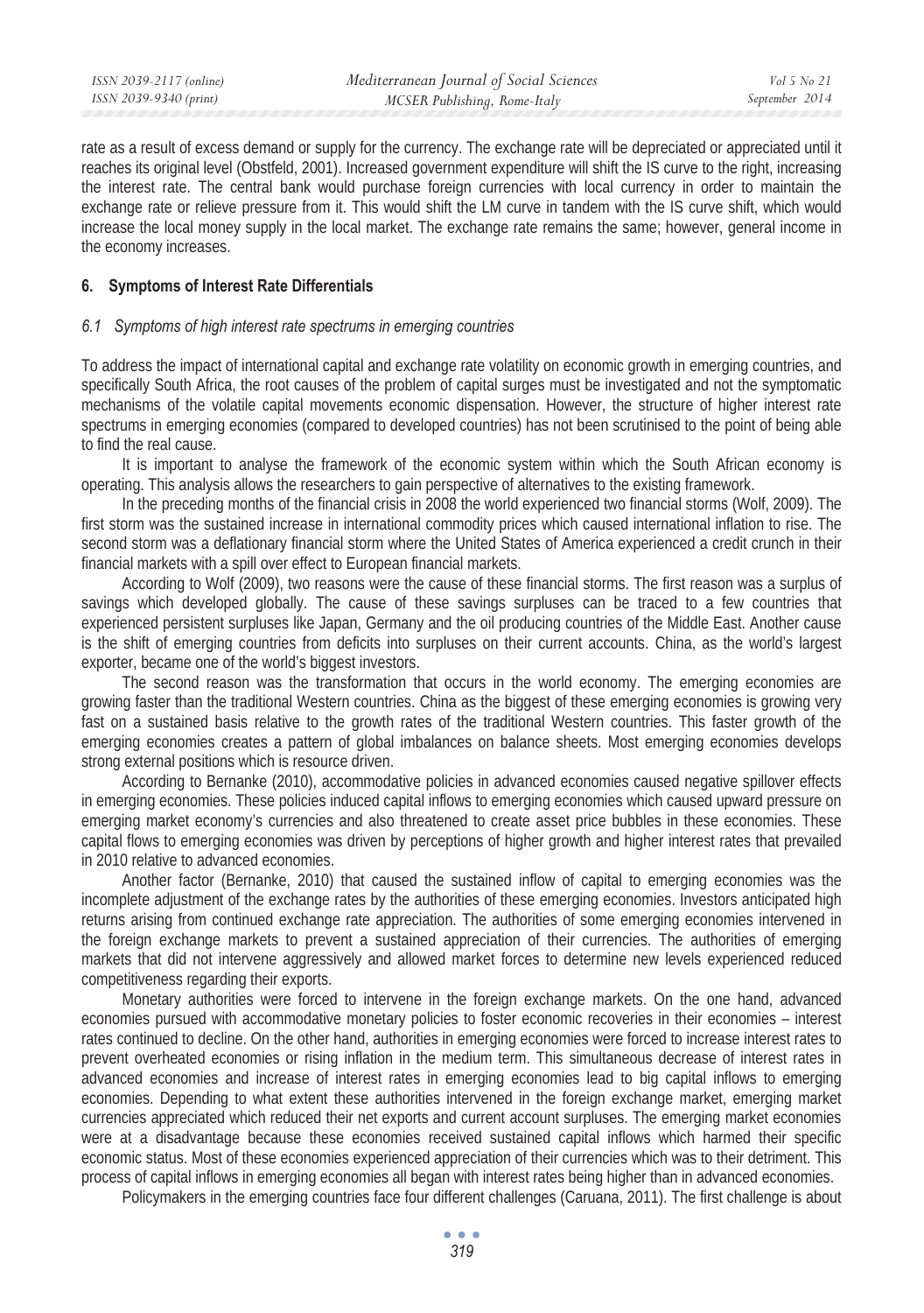| ISSN 2039-2117 (online) | Mediterranean Journal of Social Sciences | Vol 5 No 21    |
|-------------------------|------------------------------------------|----------------|
| ISSN 2039-9340 (print)  | MCSER Publishing, Rome-Italy             | September 2014 |
|                         |                                          |                |

the intrinsic volatility of international financial flows. Emerging economies received foreign capital even before the crisis reached its peak in the second half of 2008. After the third quarter of 2008, emerging economies lost billions of dollars but received the bulk of those dollars again in 2009 and 2010. The main reasons for this were the robust growth in the emerging economies relative to developed economies as well as the favourable interest rate differentials. This high volatility creates financial instability in the markets and makes it difficult for policymakers to distinguish between the short term and long term nature of these flows.

The second challenge for policymakers is to avoid accommodative financial conditions in the financial markets. Weak growth prospects and historical low interest rate spectrums in the developed economies led to prolonged periods of ultra-low interest rates. This condition in the developed economies raised the attractiveness of financial assets in emerging economies.

The third challenge is that sustained inflows of capital make it difficult to pursue internal stabilization objectives. These capital inflows contribute towards credit growth in local economies as well as inflationary pressures. Policymakers are tempted to increase interest rates to avoid negative spill overs which will only suck more international capital flows. If this happens then the exchange rates will appreciate even worse for emerging economies.

The fourth challenge is the expectation that developed countries' short term rates will remain low for an extended period of time. This scenario attracts carry trade capital where investors borrow cheap in developed economies and invest at a healthy interest margin in emerging economies. The unwinding of these carry trade transactions causes potential and additional volatility.

As long as these ultra-low interest rate spectrums prevail in developed economies, policy makers in emerging economies will experience extreme difficulty to create sustainable financial stability in their local financial markets. It is also difficult for policy makers to distinguish between longer term investments and short term hot money investments. In the next section inflation - and interest differentials will be analysed since the beginning of 2008. The sustained higher nominal interest returns for foreign investors in emerging economies is discussed.

# *6.2 Inflation statistics of USA and Europe versus BRICS countries*

### *6.2.1 Inflation and interest rate comparison of developed economies since 2008*

The interest and inflation rates for the USA, Europe (combined average for three countries) and Japan were analysed. This selection represents 5 of the G8 countries or 62.5% of the developed countries in the world. A similar comparison will follow for all 5 members of the BRICS countries. Similar low inflation rates and, therefore, low nominal interest rates are observed in the developed countries. Similar higher inflation rate levels and therefore higher nominal interest rates are observed for all BRICS member countries.

In the first analysis of the developed economies, three distinct conclusions are derived. Firstly, the inflation rates declined substantially after the outbreak of the financial crisis in 2008. Secondly, interest rates declined substantially because of stimulatory monetary policy. Lastly, interest rates continued to stay at record low levels for a long time indicating that the global recovery is very slow (TradingEconomics, 2013).

### *6.2.2 Inflation and interest rate comparison of BRICS economies since 2008*

In the second analysis of the BRICS economies, seven distinct conclusions are derived. Firstly, the inflation rates declined substantially after the outbreak of the financial crisis in 2008. Secondly, interest rates declined substantially because of stimulatory monetary policy. Thirdly, when the collapse occurred in the second half of 2008, these countries' exchange rates depreciated because of an outflow of capital. Fourthly, these economies experienced a massive appreciation in 2009 because of capital surges. Fifthly, the inflation rates of these economies continue to be at higher levels than the developed economies which caused higher nominal interest rates to prevail. Sixthly, some of these emerging economies experienced higher interest rates as part of policies to adjust to capital surges and higher growth and inflation pressures relative to developed economies. Lastly, these economies experienced a turnaround of capital surges late in 2011 because of problems in Europe which caused their exchange rates to depreciate again. These effects were muted in China because of their managed exchange rate system.

Interest rates continued to stay at record low levels in developed economies because of very loose monetary policies. Interest rates in all the BRICS economies were higher on a sustained basis than in the developed economies and some of the BRICS monetary authorities increased interest rates as part of their policy kid to manage capital surges and to address rising inflation pressures. As long as these positive interest rate differentials exist between developed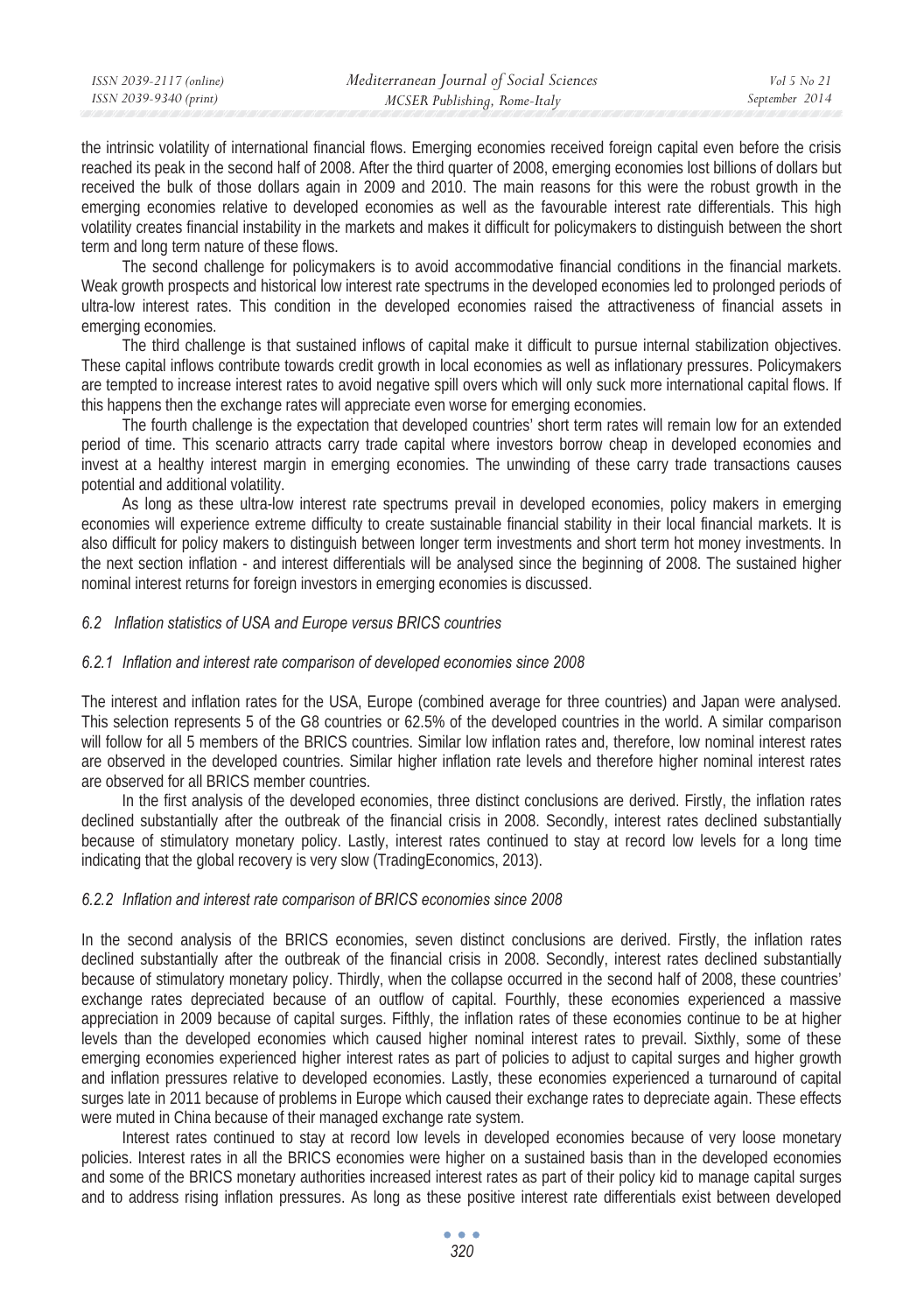economies and BRICS economies it will be attractive for foreign investors to invest in these BRICS economies. The root cause of these investments is exogenous and very difficult for the BRICS authorities to manage (TradingEconomics, 2013).

# **7. South Africa's Inflation Rate**

### *7.1 Analysis of the South African scenario*

The researchers analysed the South African inflation scenario and found numerous aspects which must be addressed to reduce inflation and thus also the nominal interest rate spectrum. Firstly, SARB inflation research will be referred to. The persistence of inflation is determined by how effective monetary policy and fiscal policy address inflationary pressure in the economy. Policy measures must also address second round price effects before these effects increase inflation (Anon, 2010). These statements are questionable. Reasons being that SARB acknowledge that inflation is persistent in the South African economy and that none other policy measures are referred to than only monetary policy and fiscal policy. Furthermore, that SARB must address second round effects before these effects take place. These second round effects are normally associated with a cost push inflation scenario, because according to theory an adjustment in the repo rate will not affect first round effects of cost push inflation. Therefore, the measurement of these second round effects and the timing of monetary policy measures are questionable.

Secondly, administered prices will be addressed. Administered prices are defined as prices that are determined by government or through a government agency without any reference to market forces (Anon, 2010). Administered goods and services comprise 17.89% of the 2008 headline CPI basket according to (Anon, 2010). The following administered prices are included in the new CPI basket which is calculated since January 2008:

- Housing (sanitary fees, refuse removal, assessment rates, water and university boarding fees);
- Fuel and power (electricity and paraffin);
- Medical care (public hospitals);
- Communication (telephone calls, telephone rental and installation, postage, cellphone connection fees and calls);
- Education (school fees and university, technicon and college fees);
- Transport (petrol, public transport municipal buses and trains, motor licenses and registration), and
- Recreation and entertainment (television license).

By comparing Tables 4 and 5, it is clear that administered prices since 2010 influenced the CPI negatively. The only exception was in 2009, which was caused by an appreciation of the rand currency. The CPI for the different years since the implementation of the new index and base year was as follows: 7.1% for 2009, 4.3% for 2010, 5.0% for 2011 and 5.6% for 2012 (StatsSA, 2013). A disturbing fact is that the negative influence of administered prices is escalating.

The monetary authority addresses increases in administered prices by voicing their opinion on increases. According to Anon (2010) the "*monetary authorities may endeavour to achieve a "buy-in" from other entities in the*  economy to try and avert unwarranted administered price increases. The only "instrument" immediately at the disposal of *the monetary policy authority in dealing with administered price adjustments is moral persuasion. The effectiveness of such intervention is subject to the political will of all concerned"*. This policy strategy is clearly not a recommended method to get the political will changed of other government departments. The problem here may be not only a lack of political will, but also a lack of economic literacy.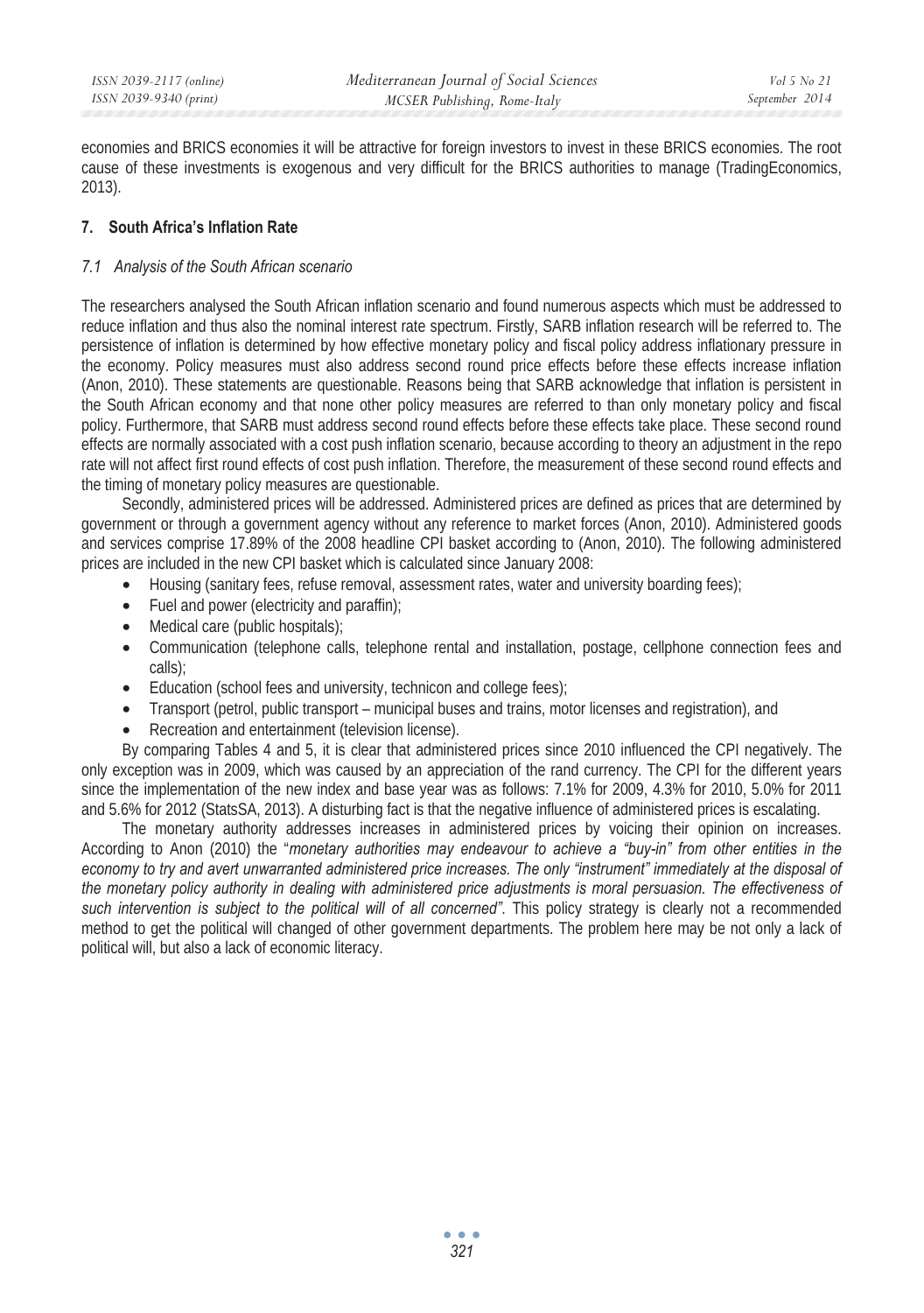|  | Table 3: CPI excluding administered prices |  |
|--|--------------------------------------------|--|
|--|--------------------------------------------|--|

|      |            | Jan    | Feb    | Mar    | Apr    | Mav    | Jun    | Jul    | Aug    | Sep    | <b>Oct</b> | Nov    | <b>Dec</b> | Ave-rage [1] |
|------|------------|--------|--------|--------|--------|--------|--------|--------|--------|--------|------------|--------|------------|--------------|
| Year | Index/rate | 77.50  | 77.90  | 78.90  | 79.20  | 79.60  | 80.60  | 81.10  | 81.70  | 82.50  | 82.90      | 83.10  | 83.60      | 80.70        |
| 2008 | Index      |        |        |        |        |        |        |        |        |        |            |        |            |              |
|      | Rate       |        |        |        |        | ٠      |        |        |        |        |            |        |            | $\cdot$      |
| 2009 | Index      | 84.50  | 85.40  | 86.40  | 86.70  | 87.00  | 87.30  | 87.60  | 87.80  | 88.10  | 88.20      | 88.20  | 88.40      | 87.10        |
|      | Rate       | 9.00   | 9.60   | 9.50   | 9.50   | 9.30   | 8.30   | 8.00   | 7.50   | 6.80   | 6.40       | 6.10   | 5.70       | 7.90         |
| 2010 | Index      | 88.70  | 89.30  | 89.90  | 89.90  | 90.00  | 90.20  | 90.10  | 90.20  | 90.30  | 90.60      | 90.60  | 90.70      | 90.00        |
|      | Rate       | 5.00   | 4.60   | 4.10   | 3.70   | 3.40   | 3.30   | 2.90   | 2.70   | 2.50   | 2.70       | 2.70   | 2.60       | 3.30         |
| 2011 | Index      | 91.10  | 91.70  | 92.60  | 92.70  | 93.10  | 93.50  | 93.90  | 93.90  | 94.40  | 94.80      | 95.00  | 95.20      | 93.50        |
|      | Rate       | 2.70   | 2.70   | 3.00   | 3.10   | 3.40   | 3.70   | 4.20   | 4.10   | 4.50   | 4.60       | 4.90   | 5.00       | 3.90         |
| 2012 | Index      | 95.90  | 96.40  | 97.20  | 97.30  | 97.30  | 97.90  | 98.00  | 98.10  | 98.70  | 99.40      | 99.70  | 100.00     | 98.00        |
|      | Rate       | 5.30   | 5.10   | 5.00   | 5.00   | 4.50   | 4.70   | 4.40   | 4.50   | 4.60   | 4.90       | 4.90   | 5.00       | 4.80         |
| 2013 | Index      | 100.40 | 101.50 | 102.10 | 102.40 | 102.50 | 102.90 | 103.10 | 103.30 | 103.90 | 104.30     | 104.50 | 104.8      | 103.0        |
|      | Rate       | 4.70   | 5.30   | 5.00   | 5.20   | 5.30   | 5.10   | 5.20   | 5.30   | 5.30   | 4.90       | 4.80   | 4.8        | 5.1          |

# **Source:** StatsSA (2013)

**Table 4:** CPI for regulated administered prices

|      |            | Jan     | Feb    | Mar    | Apr     | Mav     | Jun     | Jul     | Aug     | Sep     | <b>Oct</b> | Nov           | <b>Dec</b> | Ave-rage [1] |
|------|------------|---------|--------|--------|---------|---------|---------|---------|---------|---------|------------|---------------|------------|--------------|
| Year | Index/rate | 62.80   | 63.30  | 65.30  | 67.50   | 69.20   | 70.90   | 76.30   | 76.20   | 74.00   | 73.30      | 71.80         | 66.80      | 69.80        |
| 2008 | Index      |         |        |        |         |         |         |         |         |         |            |               |            |              |
|      | Rate       |         |        |        |         |         |         |         |         |         |            |               |            |              |
| 2009 | Index      | 62.40   | 64.30  | 65.70  | 66.80   | 66.70   | 67.10   | 72.50   | 72.80   | 73.80   | 72.60      | 72.60         | 73.50      | 69.20        |
|      | Rate       | $-0.60$ | 1.60   | 0.60   | $-1.00$ | $-3.60$ | $-5.40$ | $-5.00$ | $-4.50$ | $-0.30$ | $-1.00$    | 1.10          | 10.00      | $-0.90$      |
| 2010 | Index      | 73.20   | 73.80  | 73.80  | 75.40   | 75.90   | 74.90   | 78.60   | 78.70   | 78.40   | 78.60      | 79.20         | 79.60      | 76.70        |
|      | Rate       | 17.30   | 14.80  | 12.30  | 12.90   | 13.80   | 11.60   | 8.40    | 8.10    | 6.20    | 8.30       | 9.10          | 8.30       | 10.80        |
| 2011 | Index      | 80.60   | 81.40  | 82.80  | 84.60   | 85.50   | 85.50   | 89.20   | 89.70   | 90.00   | 91.30      | 92.00         | 91.70      | 87.00        |
|      | Rate       | 10.10   | 10.30  | 12.20  | 12.20   | 12.60   | 14.20   | 13.50   | 14.00   | 14.80   | 16.20      | 16.20         | 15.20      | 13.40        |
| 2012 | Index      | 91.50   | 92.50  | 93.50  | 95.80   | 96.70   | 95.00   | 95.70   | 96.80   | 99.70   | 100.50     | 100.30        | 100.00     | 96.50        |
|      | Rate       | 13.50   | 13.60  | 12.90  | 13.20   | 13.10   | 11.10   | 7.30    | 7.90    | 10.80   | 10.10      | 9.00          | 9.10       | 10.90        |
| 2013 | Index      | 99.50   | 101.00 | 104.00 | 104.40  | 101.80  | 101.70  | 107.90  | 109.20  | 108.90  |            | 108.40 107.20 |            |              |
|      | Rate       | 8.70    | 9.20   | 11.20  | 9.00    | 5.30    | 7.10    | 12.70   | 12.80   | 9.20    | 7.90       | 6.90          |            |              |

**Source:** StatsSA (2013)

An economist of Investec Bank in South Africa, Annabel Bishop, stated that lower inflation is possible if increases in administered prices can be mitigated (Van Zyl, 2012). According to Bishop, several reasons cause high administered prices that prevail in South Africa. Examples are squandering, inefficiency and corruption of government and semi government institutions and the fact that South African consumers are penalized with high tariffs to pay for capital expenditure of semi government institutions like Eskom. In addition to the high tariffs, consumers carry the burden of the government through subsidization of free electricity for the low income groups in South Africa. The use of government property for personal use by government officials is another example of inefficiency. Lastly, proper management of costs will filter through to consumers by means of lower prices for government services which are not the case. According to this analysis, various examples exist for government to reduce administered prices. But the question is if the political will and economic literacy of government officials exist to implement these changes.

Thirdly, the methodology and bias of the current CPI basket must be addressed. According to Anon (2010) if *"an index is not regularly rebased when a fixed-weight methodology is used, a substitution bias will emerge where high* inflation items have a higher effective weight over time, which places an upward bias on inflation. This means that simply rebasing the CPI series (without changing the weights or basket of goods) should have a downward impact on overall *inflation. Based on May 2008 inflation numbers, it is estimated that the rebasing of the index alone can reduce total inflation by about 1.2 percentage points. Estimates show that the reweighting exercise has reduced overall inflation further by about 2.0 percentage points at current levels of food and petrol price inflation, at the time of analysis in May*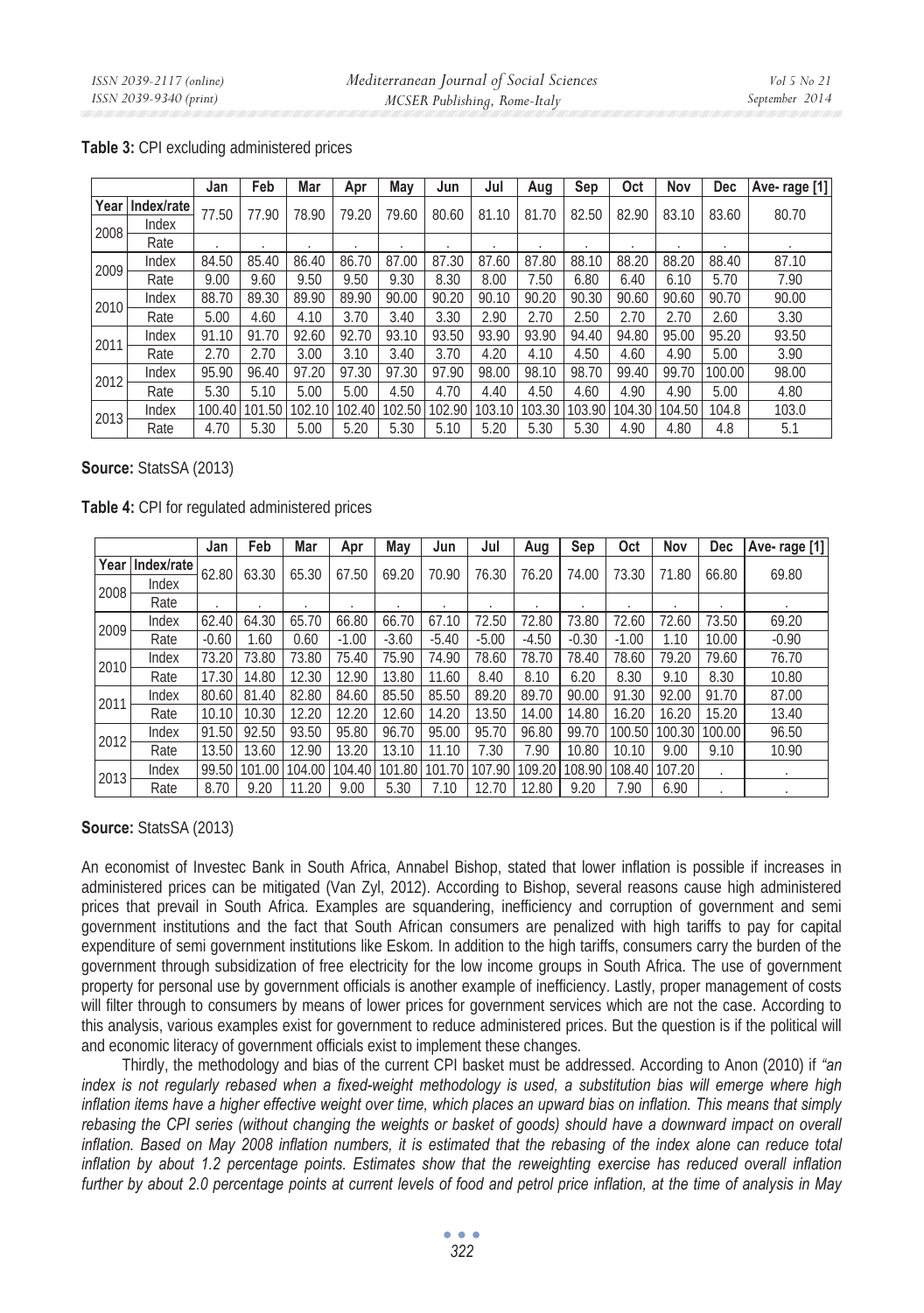| ISSN 2039-2117 (online) | Mediterranean Journal of Social Sciences | Vol 5 No 21    |
|-------------------------|------------------------------------------|----------------|
| ISSN 2039-9340 (print)  | MCSER Publishing, Rome-Italy             | September 2014 |

*2008"*. According to this research done by the South African Reserve Bank the interval of years between rebasing and reweighting must be reduced without a shadow of a doubt.

Fourthly, research done in respect of the repo rate elasticity will be referred to. The Bureau of Market Research of the University of South Africa has done research about the impact of interest rates on inflation and unemployment. Two types of analysis were done to determine which prices in the CPI basket are sensitive to changes in the repo rate. The elasticity research revealed that 53% of the prices of products in the CPI basket are insensitive to and changes in the repo rate (Van Aardt et al., 2011). This denominator increases to 73% if the prices of products with small elasticity are added if the repo rate changes.

This research has shown that a number of interest rate changes must be initiated by SARB to have any meaningful impact on prices and therefore inflation. The results further proved that prices of products in the CPI basket are more likely influenced by other factors such as a change in the exchange rate, price changes of international commodities, administered price changes and competitive pricing practices. According to Van Aardt *et al*, (2011) the results clearly shows *"that traditional macro-economic policy whereby the Minister of Finance sets the inflation target and then leaves it to the Reserve Bank to achieve the target via the use of interest rates, are not yielding results a country such as South Africa – with a very high unemployment rate and high rates of interest rate inelastic prices – deserves. The Reserve Bank cannot be held solely responsible for achieving the inflation target. Government must also play its part by keeping administered price increases as low as possible via efficiency gains, whilst structural inflation must be eliminated via among others fierce competition policy. South Africa has a large component of structural inflation that cannot be eliminated via higher interest rates"*.

Fifthly, Glenn Rudebusch, senior vice-president of the Federal Reserve Bank of San Francisco, developed another method to determine the optimal level of interest rates (Rudebusch et al., 1998). These researchers used the Taylor rule to evaluate the weights that monetary policy apply to address inflation and unemployment. Two gaps are analysed, namely how the monetary policy authorities should change the real interest rate if inflation misses its target and if GDP misses potential GDP (Van N Fourie et al., 2009).

The research done in the USA was for three different periods when the Federal Reserve Bank had three different chairmen. This rule recommends a high real rate when the inflation is above its inflation target and if the economy is at potential or full capacity. If the inflation rate is within the target range and the economy experiences high unemployment, then the real interest rate level must decrease substantially.

The Bureau of Market Research at UNISA applied this equation for the South African circumstances (Van Aardt et al., 2011). In this South African scenario the researchers addressed inflation and unemployment as two equal goals of monetary policy. Unemployment was not addressed as a subordinate target relative to inflation as is the case in the South African monetary policy. The expanded unemployment rate was used because the researchers felt that the expanded unemployment rate is a true reflection of unemployment in South Africa and no specific target range was used for inflation. The results for 2011 was startling, namely that the prime rate should have been 5.2% rather than the 9% that prevailed. This research proved that the interest level in South Africa is too high if specific circumstances are addressed, namely exceptional high unemployment.

Lastly, various structural problems exist in the South African economy that causes inflation to be higher than it should be if a developed scenario prevailed. Almost all of these factors are labour related, namely low productivity, inadequate skills levels, and high cost of labour relative to the competitors of South Africa and labour unions that is politicised. The labour laws that are inflexible can also be added. These labour related factors cause higher production costs which also reduce the South African competitiveness of exports. Various reports emphasize these facts, for example the selected country report done by the IMF (Coorey et al., 2008). According to this country report the real growth rate can be three percent higher if the productivity growth was the same as countries in the panel research done by the IMF and nearer to its potential.

### *7.2 Applying old theories in a new way: the case of South Africa*

The chief economist of the IMF, Oliver Blanchard, admitted during 2011 that macroeconomic policies are inadequate after the 2008 financial crisis to deal with the economic problems of the world. Blanchard (2011) states that monetary policy is not only about inflation stability anymore and output and financial stability must be added. Many policy instruments are available, for example macro prudential measures in addition to monetary and fiscal policy measures. The question however is the uncertainty of policy makers to use these instruments in the correct mix. The crisis questioned the beliefs of authorities to conduct the different policies. Blanchard elaborated that new distortions in macroeconomics developed, more distortions than authorities believed before the crisis existed. Behavioural economics and behavioural finance are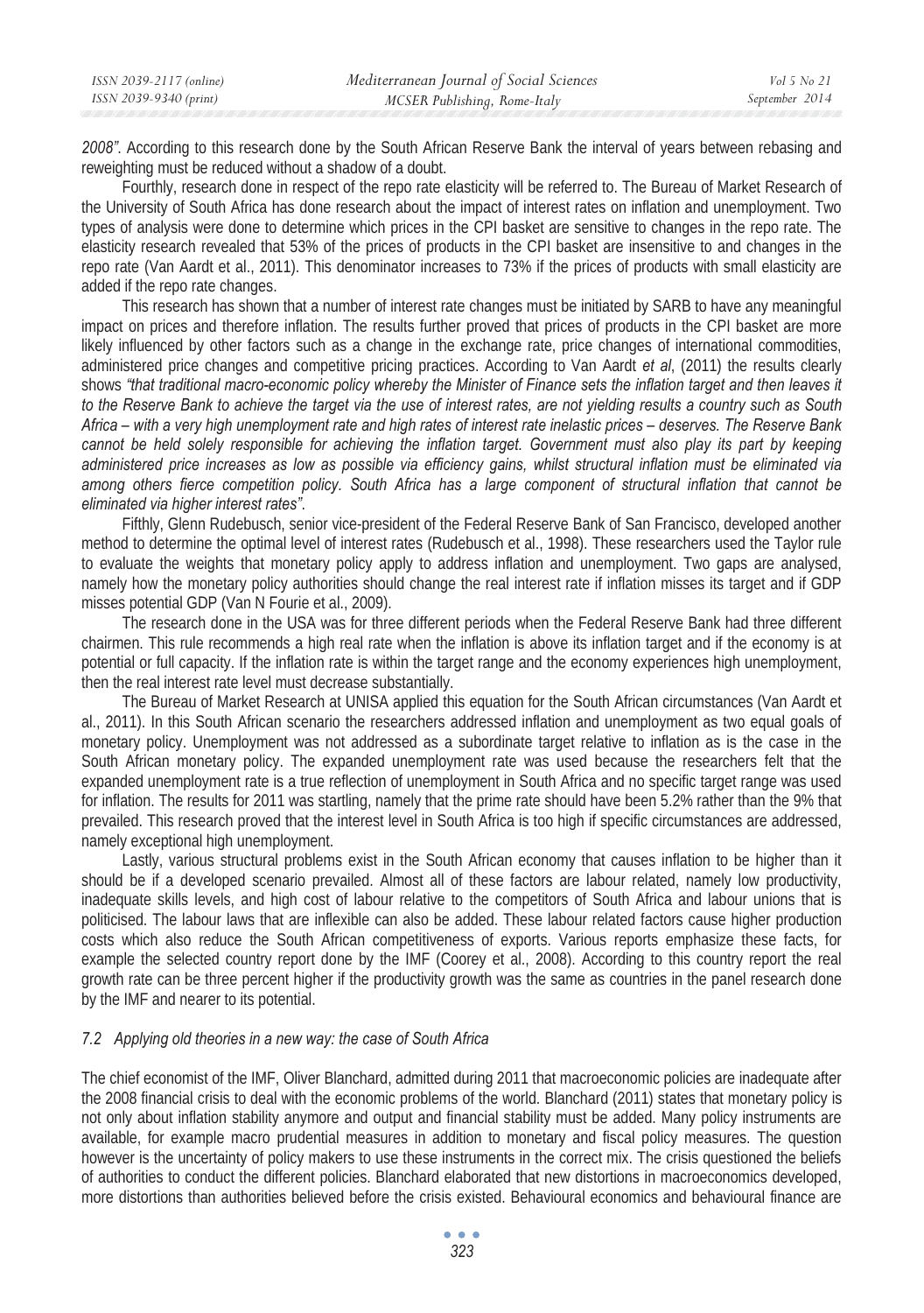perfect examples of new fields of research which must be added to the scope of authorities to address instability in the financial markets.

According to Blanchard (2010) it is easy to identify the flaws of existing policy. The financial crisis taught policy makers that macroeconomic policy must address numerous targets. The problem however is to identify the correct mix of policy instruments and regulatory instruments towards multiple targets. Many questions about future policy application require substantial research to address the probable solutions to improve financial stability in the markets. Examples of probable questions are: should the inflation targets of countries be raised; how should monetary and regulatory policy be combined; how should inflation targeting and foreign exchange intervention be combined; how should liquidity be provided by the central bank; should fiscal space be created during good times and which automatic fiscal stabilizers are required?

One of the outcomes of the financial crisis is that very big capital flows were triggered towards emerging economies. These capital flows may be beneficial at times for some receiving countries, but surges in capital inflows to emerging economies carries different risks for such economies and the management of this increased liquidity in the financial systems (Strauss-Kahn, 2011). Such capital surges pose various challenges for the policy makers such as how to cope with the currency appreciation and such surges may also create asset price bubbles and increased credit growth. The sudden reversal of these inflows also causes big challenges for policy makers. South Africa and all the BRICS countries (except China because of their managed exchange rate dispensation) experienced such outflows during the second half of 2011 which caused the exchange rates to depreciate again.

The questions to address these capital surges are numerous. More examples of probable questions are: how should policy makers employ capital control measures; when and how much reserves should be accumulated; should countries employ their own measures and should there be international rules that emerging countries must abide to? The managing director of the IMF stated what is probable (Strauss-Kahn, 2011). The authorities of different countries should apply the following principles when employing policies. Firstly, no policy measure fits all countries because of the specific state of each economy. Secondly, structural reforms to increase the capacity of domestic capital markets should be encouraged. Thirdly, correct macro policies should be pursued all the time. Fourthly, capital controls should be part of each policy toolkit. Fifthly, policies should be applied to address the specific financial instability concerns and must be withdrawn again when the instability recedes. Lastly, policies applied in specific countries must not discriminate against other countries. These principles may be true, but it is vague and general. It does not give a BRICS country policy authority the specific tools to address capital surge inflows or outflows.

Policymakers face numerous questions and uncertainties about policy application to address capital surges as well as the sudden reversal of these inflows. If policy makers address capital surges the root causes of the capital volatility between developed and emerging countries are not addressed. As policymakers apply instruments and combination of instruments, the symptoms of capital surges and reversals are addressed. The root cause of the problem of capital surges is not addressed in the research of various international institutions namely the structure and level of higher interest rate spectrums in the different emerging economies.

The interest rate spectrum in all the BRICS countries are higher than in the developed economies (refer to section 6.2). All the BRICS countries experienced capital surges because of their higher interest rate spectrum. If the interest levels of these economies were much lower or the same than the interest rate levels in the developed economies the magnitude of the capital surges would be negligible. The negative impact on the local economies for example exchange rate volatility and the policy challenges to address such volatility would also be much less.

The researchers analysed the core reason why interest rate differentials exist in South Africa relative to developed economies, namely a higher inflation rate. The solution to reduce the negative impact of capital surges lies with inflation management in each BRICS country. This research focused on the South African inflation scenario. Numerous reasons for the higher inflation in South Africa were analysed in section 7.1. A similar study can be conducted for each of the other BRICS countries.

The traditional method to address a rising inflation rate is contractionary monetary policy. The traditional tactic is to increase interest rates to address the first round effect of demand-pull inflation or the second round effect of cost-push inflation. As interest rates increase the demand is curbed and the rising trend of inflation comes to an end. But if the South African monetary policy makers increase the repo rate, the interest rate differential relative to developed countries will increase. The researchers indicated in section 7.1 that the cause of inflation after the 2008 financial crisis is not demand-pull inflation. The cause is rather structural and of a cost-push nature. Empirical tests proved to distinguish between the first and second round effects of any supply shock is difficult which hampers the response of policy makers (Cuevas et al, 2008).

The underlying factors and propagating factors which cause a higher inflation in South Africa must be addressed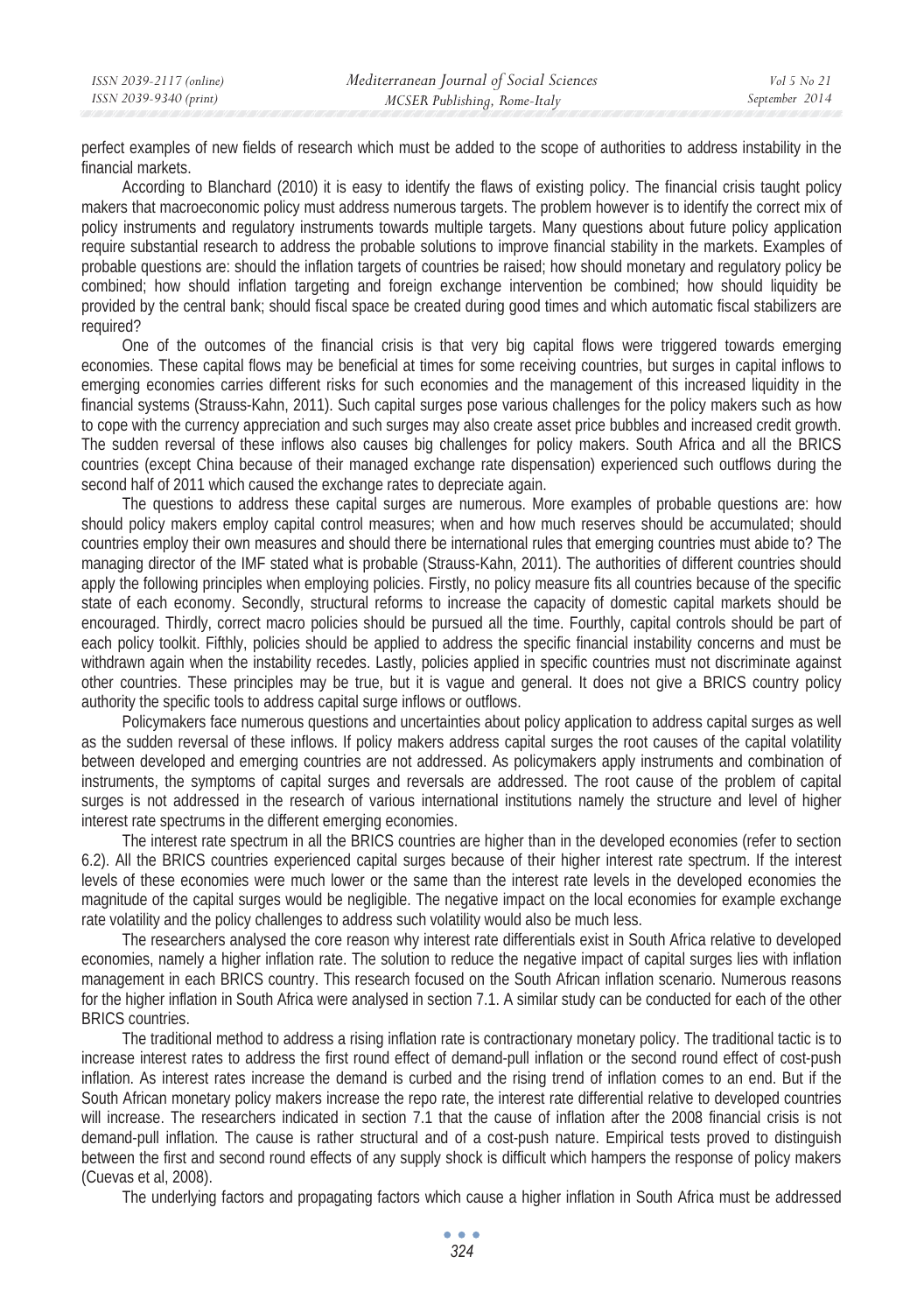| ISSN 2039-2117 (online) | Mediterranean Journal of Social Sciences | Vol 5 No 21    |
|-------------------------|------------------------------------------|----------------|
| ISSN 2039-9340 (print)  | MCSER Publishing, Rome-Italy             | September 2014 |

(Van N Fourie *et al*, 2009). To address the higher inflation in South Africa relative to developed economies, a structuralist approach is necessary. A coordinated strategy of monetary policy authority, labour, other semi government institutions and other policy makers is necessary to reduce the inflation level. The likelihood that such a structuralist approach will occur in South Africa is slim. The scope for the monetary authority to address a declining income and gross domestic product because of supply shocks is also limited. The theory of the augmented Phillips curve verifies that a sustained output is achieved at a higher inflation rate (Van N Fourie *et al*, 2009). A new tactic is needed to reduce inflation and thus interest rates.

A new inflation index is proposed to reduce the negative impact of capital surges in the South African economy. The monetary policy makers use a new CPI index since January 2008. Various problems with this index were highlighted in section 7.1, for example the negative impact of administered prices, the 53% inelastic nature of the prices in the basket and several other structural problems of the South African dispensation. A new CPIX index is proposed which will exclude all exogenous factors which the monetary authorities cannot manage with traditional interest rate management.

The Bank of Canada adopted a new measure of core inflation when the inflation targets were renewed in 2001 (Macklem, 2001). The new CPI measure excludes the eight most volatile components from the basket and also adjusts the remaining components for the effect of changes in indirect taxes. This new measure of inflation measurement has a firmer statistical basis, an improved correspondence with economic theory and also predicts future inflation better than the previous index. This kind of new index is needed in South Africa which will exclude the administered prices and structural problems which traditional monetary policy cannot address. A monetary policy stance with a new index is necessary to reduce the interest rate spectrum in South Africa.

### **8. Conclusion**

The financial crisis of 2008 influenced the international economic environment in many ways. A few examples are capital volatility, exchange rate volatility, destabilized imbalances all over the world, high unemployment and rethinking of policies. Since the crisis monetary policy makers look broader than inflation stability and address financial stability as well. Monetary policy makers therefore have to address numerous targets and have to apply a new mix of policies. No old and existing policy measures is good enough anymore and the outcome of new combinations of policies or new measures are in uncertain territory.

Various negative consequences developed for example BRICS countries that experienced capital surges because of very loose monetary policy in developed economies. Other problems are high debt of governments and big budget deficits which hamper a continuous counter cyclical fiscal policy application. Very high unemployment in the world and policy challenges to reduce unemployment to normal levels again will also be part of international agendas for a long time. These latter consequences where not part of this research. Any new policies or new policy mix of policymakers were also not part of this research.

The rethinking of inflation theory to address the capital surges which emerging economies face is of utmost importance. The solution to reduce the negative impact of capital surges lies with inflation management in each BRICS country. This research focused on the South African inflation scenario. The reasons why international investors invest in South Africa and other BRICS countries are of an exogenous nature. Existing policies can only influence the outcome, but cannot address the source of the investment.

A new inflation index is proposed for South Africa to reduce the negative impact of capital surges in the South African economy. The high interest rate spectrum and the core reason for attracting foreign capital are addressed. The root causes of the capital surges were investigated and not the symptomatic mechanisms to reduce the impact. The new index which excludes all exogenous factors will allow National Treasury to introduce a much lower inflation target for the monetary authority to manage. The interest rate differential of South Africa will narrow significantly relative to developed economies. If the government can buy in towards a coordinated structuralist approach, the outcome will improve so much more. Other countries have a broader policy application, namely where industrial, labour and competition policies are coordinated towards the combat of inflation.

This reduced interest spectrum will also bring other advantages. The difficulty to introduce new policy instruments and new policy mixes to address imbalances will reduce. A lower interest rate spectrum will also cause significant other macroeconomic benefits. A lower interest rate will stimulate real growth, increase employment opportunities and contribute towards a reduction in poverty. Similar research can be done for the other BRICS countries. If the interest rate spectrum can be reduced in these emerging economies, the world will be a better place to live in. The positive outcomes will be higher growth in the world, reduced unemployment and also a reduction in challenges and cost to reduce poverty.